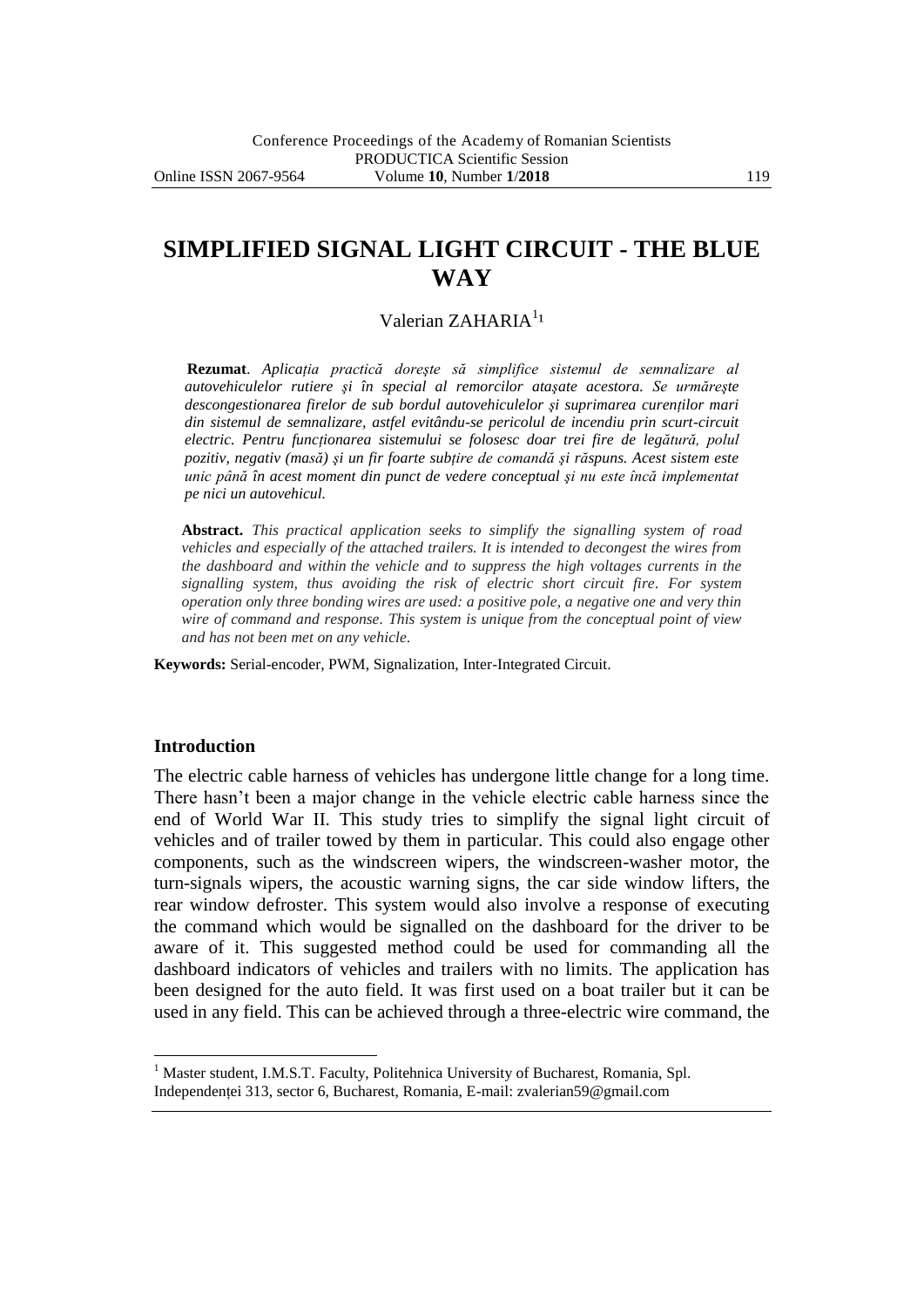same for signal lights and for their response of well functioning - one way from the vehicle dashboard to the signal lights and their execution and the other way from the latter to the dashboard. This study suggests the simplification of the vehicle cable harness, which could be done mainly by two wires only, as the third is the vehicle electric mass itself, which significantly decreases the intensity of the electric current in the dashboard, thus eliminating the danger of fire by a short circuit. The present-day signal light circuit and command in use is done by engaging at least one wire for each command that is switched-on by the driver, leading to a bundle of 25 or 30 connected wires. When hooking up a trailer, 7 or more recently 13 wires are used. See Fig. 1.



**Fig. 1:** Plugs A plug for 7 pin out; B plug for 13 pin out; C new plug 3 pin out.

With the suggested method only three wires are involved, a positive pole which would supply the power to the consumers, a negative pole which is the car body shell and only one wire for command and response. This wire starts from the dashboard and goes to each and every consumer.

The positive pole also reaches the consumer. For this simplification, a serial coding and decoding of the electric command signal has been the option. The present-day method involves a high number of wires, which means a lot of labour and a lot of copper. See Figures 2 and 3.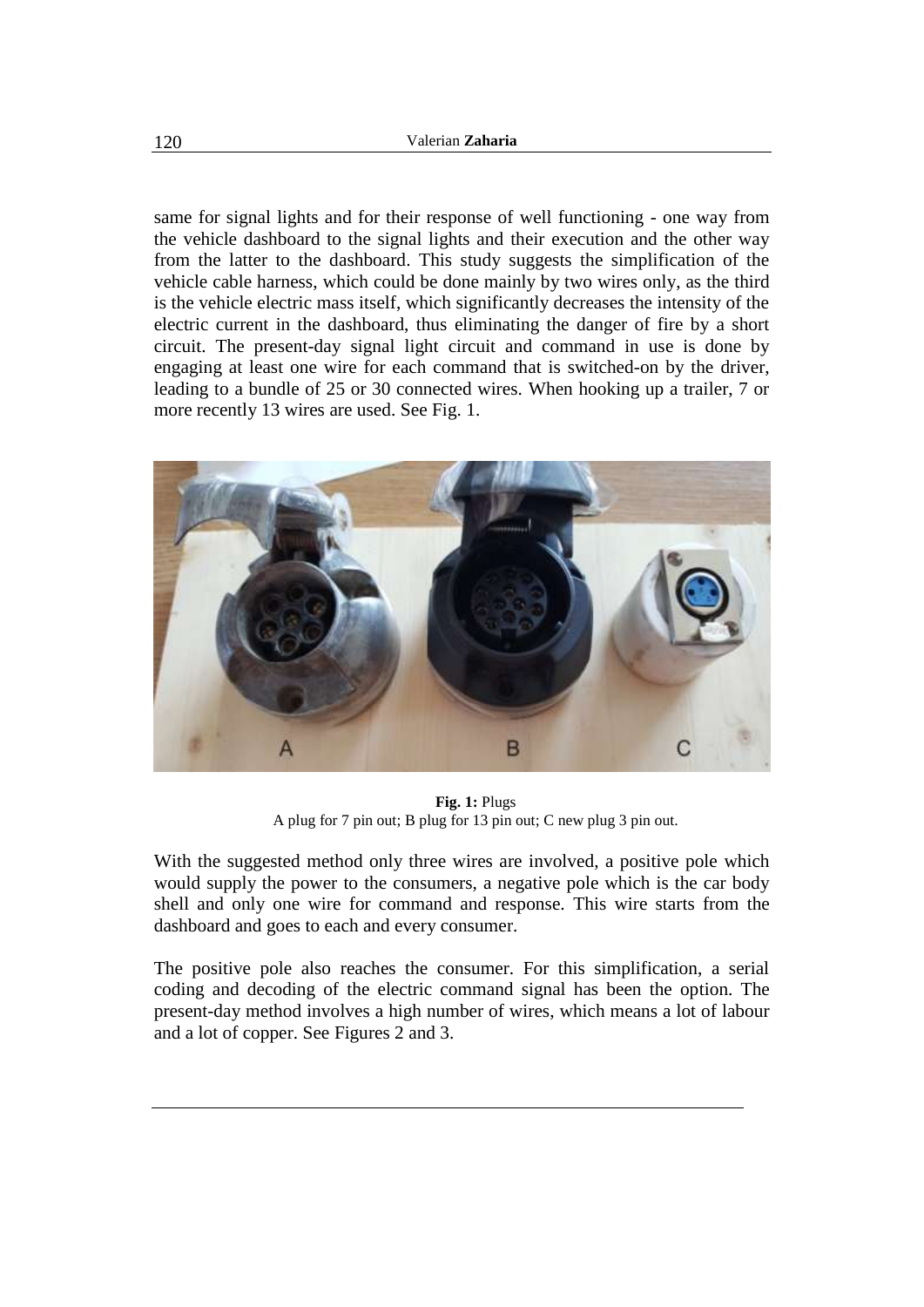

**Fig. 2:** Unassembled vehicle cable harness [6]



**Fig. 3:** Manual labour for assembling the cable harness [7]

# **The proposed system description**

This study suggests focusing not on the commands of signalling and using of another service (windscreen wipers or ascending/ descending of the lights), but on the spot where commands are carried out.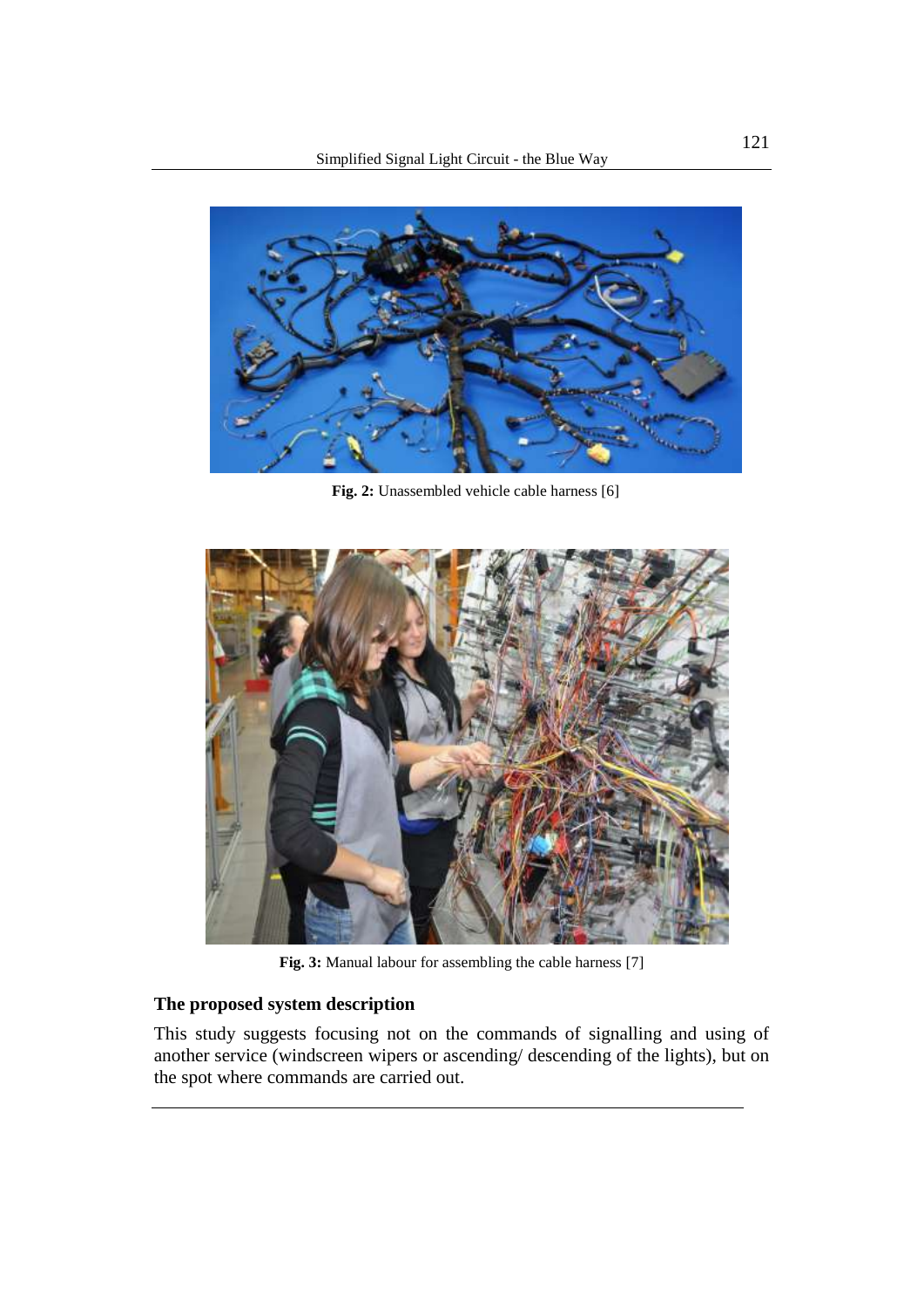From the driver's seat, all commands would be multiplexed (serially coded), only one wire of 5-10 milliamperes being involved. Some signal components that operate according to the method suggested can be seen in the functional mock-up. The signal command switchers and the signal command receivers that execute the tasks can be seen here. There is only one electrical wire that starts from the dashboard and goes to each consumer that has been engaged. At the same time, the positive pole also gets to the consumer. For this simplification of the system, the option has been a serial coding and decoding of the signal. A well-known serial coding/decoding Inter-Integrated Circuit could have been used but this involves using four connected electrical wires and, together with the seven existing wires, it would not have meant a significant simplification of the system. Moreover a logical encoding would have been used, which could have led to the system failure, a problem that can be fixed only by resetting the microprocessor, and the work speed would be lower, causing a significant diminution of possible commands. A hybrid, analogical and logical solution has been opted for. A process of serial encoding and decoding with modulation signals during the impulse has been developed.



**Fig. 4:** Functional mock-up view

A electric wiring 3 wires; B, C decoder with block of lights; D block of commands E encoder.

This is called PWM (Pulse Width Modulation), which is a current technique to fluctuate the tension in a device in a time depending controlled manner. A signal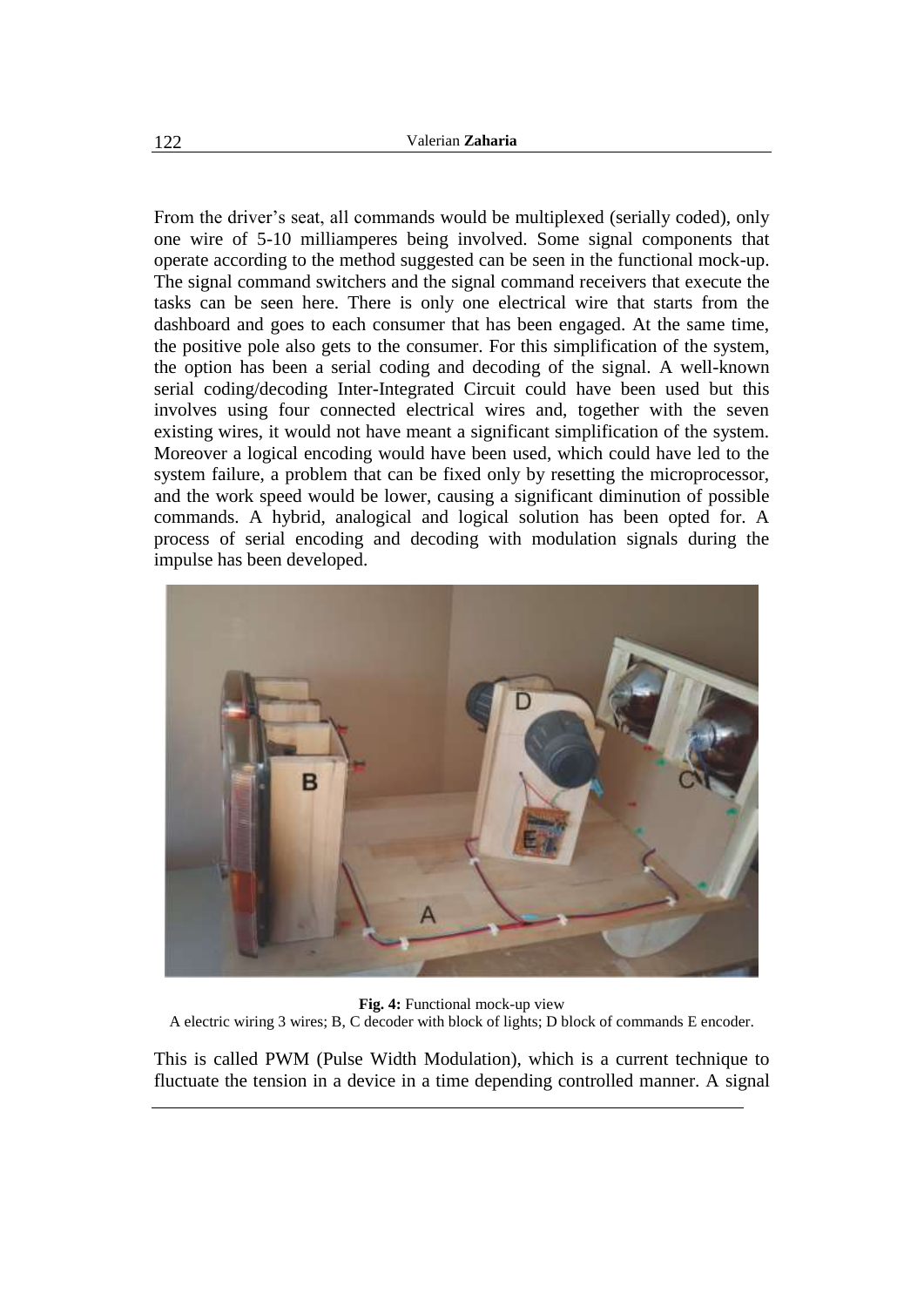of a certain duration is assigned to every dashboard command, a longer or shorter duration, depending on the switcher position, on or off, even when this is not being used. Variable commands can also be approached, commands such as the ascending/descending of the lights. All the dashboard command signals form a series of impulses with PWM signals. In Figure 4 is presented the functional mock-up with 6 commands: left signal, right signal, position, low beam, fog lamp, reverse lamp

There are several advantages in using this method:

- the simplification of the vehicle cable harness, which involves less labour and less material
- the decrease in the current intensity that goes through the dashboard, the risk of fire being reduced
- the vehicle dashboard simplification and less labour required for fitting, troubleshooting and maintenance
- less wiring when towing the trailer and safer functioning
- the use of the same circuit both ways on the same wires, from the dashboard to the consumers and from the consumers to the dashboard. A real-time update of their status can be shown on the dashboard

Figure 5 presents a schematic layout of the encoder and decoder for the light unit configuration.



**Fig. 5:** Schematic layout of the encoder and decoder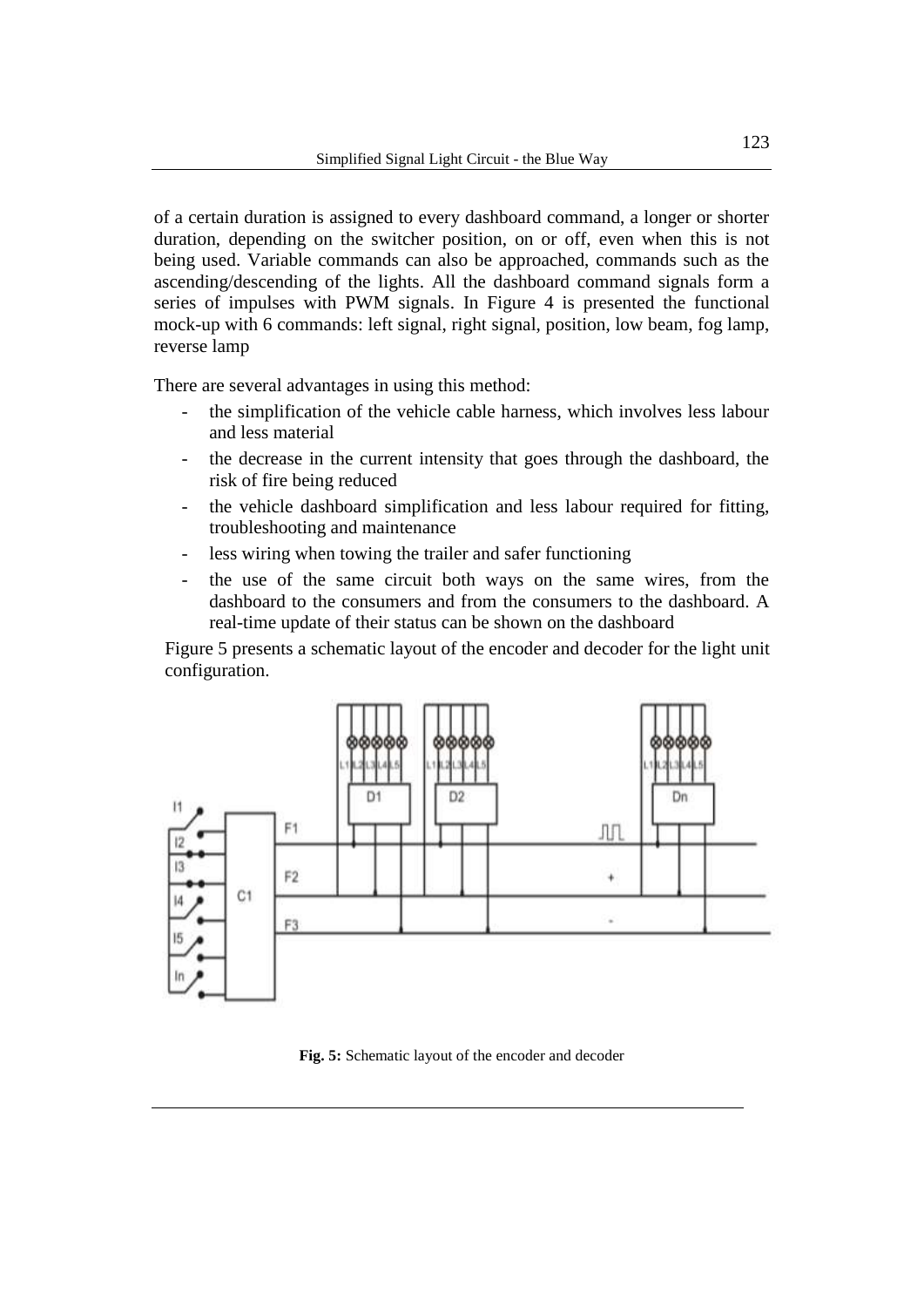As it can be seen, the unit being simplified to a few signal lights but virtually hundreds of contacts could be installed. The light unit with the decoder,  $D_1$ ,  $D_2$ ...  $D_n$  represents the front or rear light units or other service consumers, the windscreen wipers, the water pump for the windscreen washer tank, the back window motor, etc. As the solution suggested, the simplified signal circuit is made up of a command block (Fig. 5) and consists of: I1, I2, I3, I4, I5... In, the status of which is encoded by the C1 encoder in a wave train PWM, involving a signal for each command.

# **Conclusions**

The suggested system for 6 commands on one way is implemented on the functional mock-up. This system functions with no errors. The way it is put into practice may not be the best one and some execution errors may occur, but for a first demonstration and checking, it is sufficient. The aim is to go on with the research so that the application could be really put into practice. A Romanian Mija 12 D tractor which tows a trailer would be used to implement the whole system, on both ways.

Putting this research into practice could be a revolution in all the factory departments, such as the electric wire harness modification, the trailer electrical plug simplification, the robotised changing and making of the light units. All these would lead to an electrical cable harness simplification, less manual labour, easy troubleshooting and maintenance.

## **Acknowledgement**

To the teaching staff of the Faculty of Engineering and Management of Technological Systems of Politehnica University of Bucharest for their guidance and support in completing this study, in particular Professor George Constantin and Professor Emilia Bălan, but also to my co-workers for their help in making the functional mock-up.

## *Abbreviations*

**Pulse-width modulation** (**PWM**), or pulse-duration modulation (**PDM**), is a [modulation](https://en.wikipedia.org/wiki/Modulation) technique used to encode a [message](https://en.wikipedia.org/wiki/Message) into a [pulsing signal.](https://en.wikipedia.org/wiki/Pulse_(signal_processing))